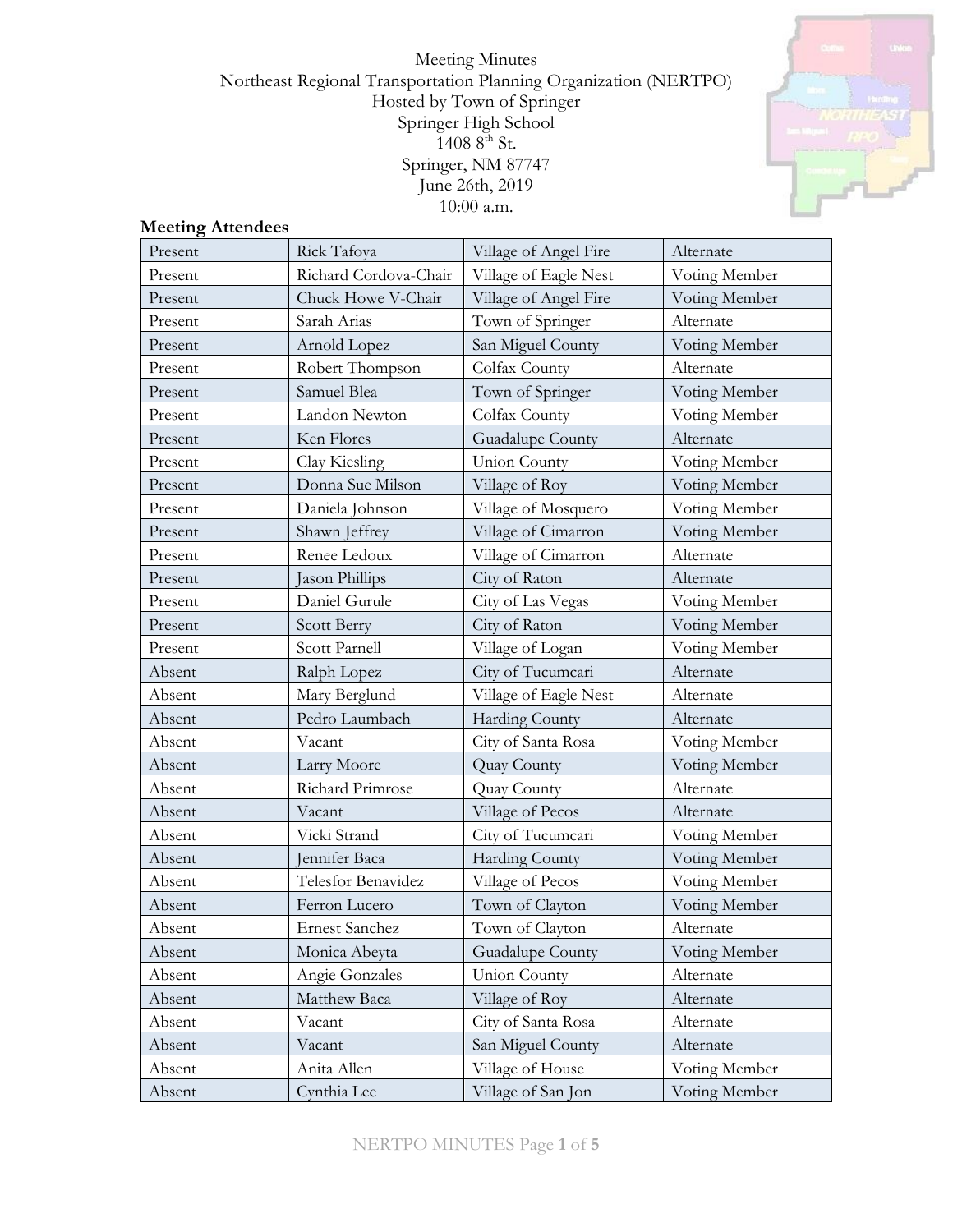| Absent | Vacant            | City of Las Vegas      | Alternate     |
|--------|-------------------|------------------------|---------------|
| Absent | Paula Garcia      | Mora County            | Voting Member |
| Absent | George Trujillo   | Mora County            | Alternate     |
| Absent | Connie Cook       | Village of Mosquero    | Alternate     |
| Absent | Sherwin W. Martin | Village of House       | Alternate     |
| Absent | Wade Lane         | Village of San Jon     | Alternate     |
| Absent | Lee Dixon         | Village of Des Moines  | Voting Member |
| Absent | Scott Warner      | Village of Des Moines  | Alternate     |
| Absent | Diane Brown       | Village of Folsom      | Voting Member |
| Absent | Mike Schoonover   | Village of Folsom      | Alternate     |
| Absent | Mignon Saddoris   | Village of Grenville   | Voting Member |
| Absent | Lynn Wiseman      | Village of Grenville   | Alternate     |
| Absent | Russell Feerer    | Village of Logan       | Alternate     |
| Absent | Don Flynn         | Village of Maxwell     | Voting Member |
| Absent | Joanna Taylor     | Village of Maxwell     | Alternate     |
| Absent | Laudente Quintana | Village of Wagon Mound | Voting Member |
| Absent | Nora Sanchez      | Village of Wagon Mound | Alternate     |

# **New Mexico Department of Transportation (NMDOT) and Planners**

|                     | Vincent M. Soule - NERTPO Planner/Program Manager for the Eastern Plains Council of |
|---------------------|-------------------------------------------------------------------------------------|
|                     | Governments                                                                         |
| Dennis T. Salazar – | NERTPO Planner/Program Manager for the North Central New Mexico                     |
|                     | Economic Development District (NCNMEDD)                                             |
| Gabrielle Chavez -  | NMDOT – Transit & Rail                                                              |

#### **Guests**

| Sandy Garcia      | Village of Angel Fire        |
|-------------------|------------------------------|
| Tyler Davis -     | <b>Engineering Analytics</b> |
| Arturo Marlow -   | Mora County                  |
| Jerry Martinez -  | Mora County                  |
| Frank Maestas -   | Mora County                  |
| Karen Gates -     | Village of Maxwell           |
| Luella Smith -    | Town of Springer             |
| Boe Lopez -       | Town of Springer             |
| Rebecca Ramirez - | Town of Springer             |

# **I. Call to Order**

The Meeting was called to order at 10:10 AM by Mayor of Eagle Nest, Chairman Richard Cordova.

# **II. Pledge of Allegiance/New Mexico State Flag**

The Pledge of Allegiance and the salute to the New Mexico State Flag was led by Vice Chairman Chuck Howe.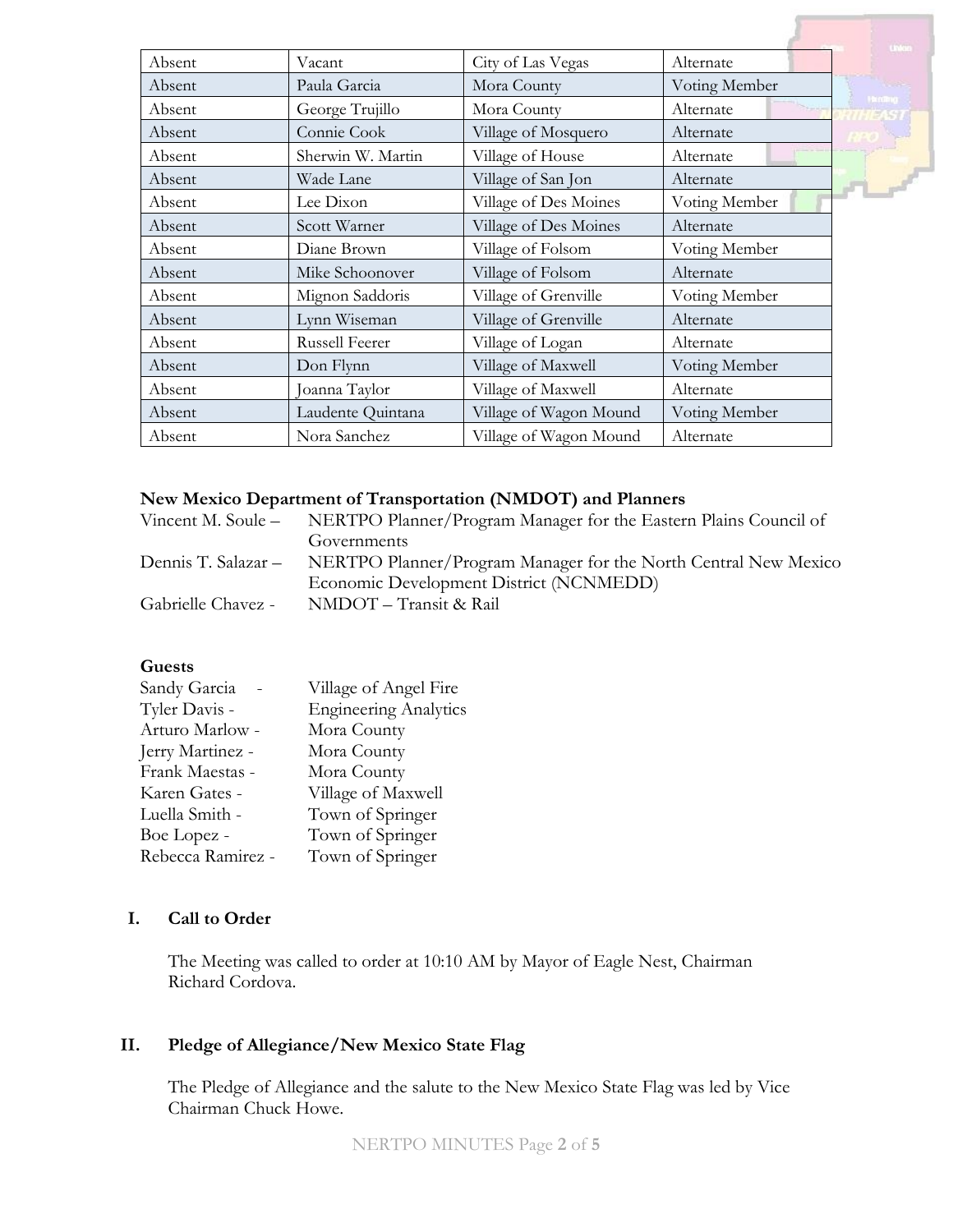## **III. Welcome**

Chairman Cordova welcomed everyone to our NERTPO meeting which was hosted by Town of Springer. Chairman Cordova asked the Town of Springer Mayor Boe Lopez to say a few words. Mayor Lopez welcomed everyone to the Town of Springer and thanked everyone for their hard work. Mayor Cordova thanked the Town of Springer and the staff for hosting the meeting.

#### **IV. Approval of Agenda**

Motion to approve agenda: Donna Sue Milson – Village of Roy Second: Robert Thompson – Colfax County No opposition was voiced. Motion carried.

#### **V. Approval of Minutes** (May 22nd, 2019- Village of Angel Fire)

Motion to approve the minutes as presented: Landon Newton – Colfax County Second: Chuck Howe – Village of Angel Fire No opposition was voiced. Motion carried.

## **VI. Discussion: NMDOT District IV Update (**Mr. James M. Gallegos, P.E. -District IV Engineer and NMDOT Staff**)**

NMDOT Staff had a scheduling conflict and were unable to attend the meeting. Updates to be given at the next meeting in July.

#### **VII. Presentation: Northeast Coordinated Public Transit Human Services Transportation Plan:** (Gabrielle Chavez, NMDOT Transit and Rails)

Ms. Gabrielle Chavez gave a slideshow presentation on the Northeast Coordinated Public Transportation Plan. Ms. Chavez advised that her presentation is available upon request by contacting her via e-mail at [gabrielle.chavez@state.nm.us](mailto:gabrielle.chavez@state.nm.us) or by office phone number (505) 469 4413. Ms. Chavez answered questions that members of the board and audience had. Ms. Chavez also advised that the Board Members can contact Planners Soule and Salazar and they can get in contact with her to distribute the information from the presentation.

## **VIII. Presentation: Amtrak and TIGER/BUILD:** (Colfax County, Mr. Bill Sauble)

Mr. Bill Sauble gave a presentation regarding the BUILD Grant and discussed the history of it and what is to come. Mr. Sauble was available for questions from the Board and the audience.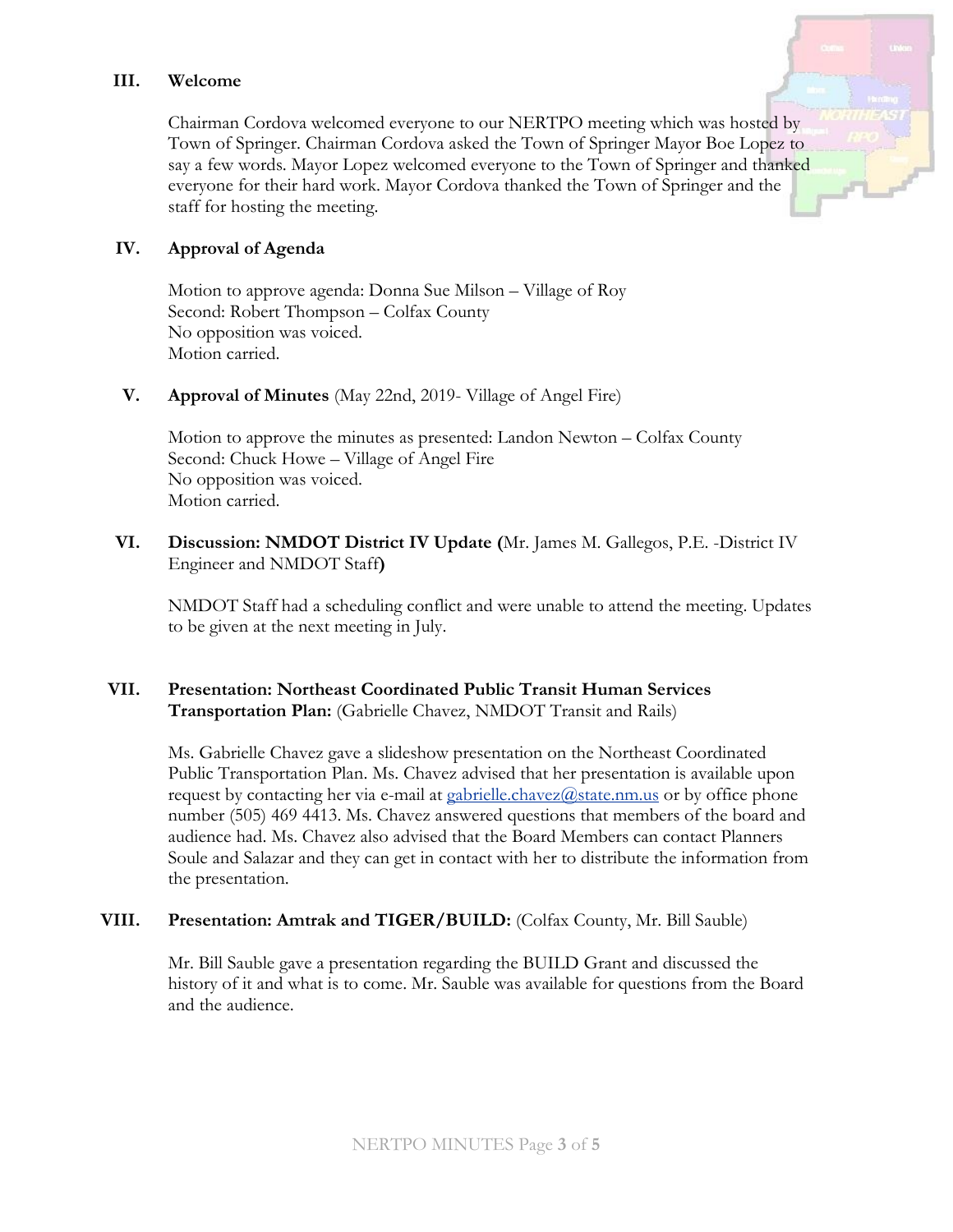# **IX. November Meeting Date Change:** (NERTPO Board Members and Planners)

RTPO Planners Vincent M. Soule and Dennis T. Salazar advised the Board that the regularly schedule meeting date for NERTPO will be the day before Thanksgiving, which is 11/27/19. The Planners asked the Board if they would like to keep the meeting date or to change it to an alternate date. Motion to change the NERTPO November Meeting date to Thursday, 11/21/19: Shawn Jeffrey – Village of Cimarron Second: Clay Kiesling – Union County No opposition was voiced. Motion carried. Mr. Clay Kiesling also offered for Union county to host the 11/21/19 meeting.

## **X**: **NERTPO Planners/Program Managers Reports – (**NERTPO Planners)

Mr. Salazar advised everyone that Ms. Lesah Sedillo will be starting as the new Community Development Director for NCNMEDD beginning 7/1/19. Mr. Salazar stated that he looks forward to Ms. Sedillo starting and advised that Ms. Sedillo is excited to come back and work with everyone. Salazar stated that Ms. Sedillo previously was the RTPO Program Manager for NERTPO and knows many of the Board Members. Salazar also gave an update regarding upcoming trainings and advised that Mr. Soule will elaborate more on that.

Mr. Salazar also gave the Board an update regarding NCNMEDD Executive Director Monica Abeita. Mr. Salazar advised that Ms. Abeita is continuing to go out into the communities to meet with leaders. Various members of the board expressed their appreciation to Ms. Abeita for making the effort to meet with individual leadership at their respective entities.

Mr. Soule followed up with everyone on the "Call for Projects" and thanked everyone who submitted their applications and for all the hard work. Mr. Soule advised per NMDOT that the NMDOT Board will be meeting in August and a decision should be expected sometime between middle September to middle October. Mr. Soule gave a thorough update regarding possible future trainings and the Planners working closely with Ms. Callie French from LTAP. Mr. Soule asked for member input regarding what they would like to be trained on in the future.

Mr. Soule and Mr. Salazar gave everyone an update regarding the website and continued communication with the Board for future meetings, trainings and news updates.

## **XI. New Business:**

- A. Chairman Cordova called on all communities around the room to give an update regarding what is going on in their respective communities. Chairman Cordova also gave members the opportunity for questions and answers.
- B. There were no additional suggestions for agenda items